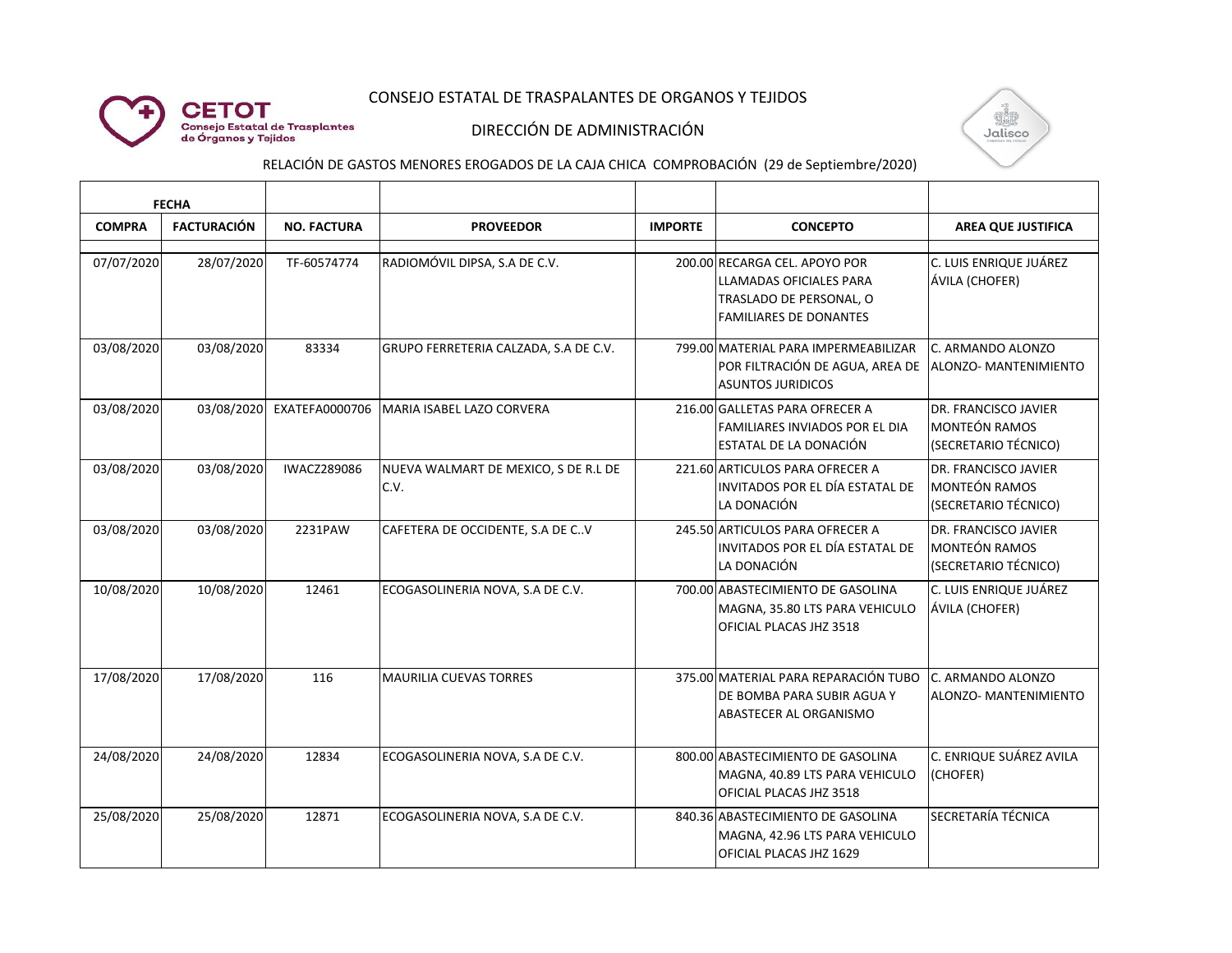

# CONSEJO ESTATAL DE TRASPALANTES DE ORGANOS Y TEJIDOS

### DIRECCIÓN DE ADMINISTRACIÓN



# RELACIÓN DE GASTOS MENORES EROGADOS DE LA CAJA CHICA COMPROBACIÓN (29 de Septiembre/2020)

| <b>FECHA</b>  |                    |                    |                                                      |                |                                                                                                                                                     |                                                                                                                                                                 |
|---------------|--------------------|--------------------|------------------------------------------------------|----------------|-----------------------------------------------------------------------------------------------------------------------------------------------------|-----------------------------------------------------------------------------------------------------------------------------------------------------------------|
| <b>COMPRA</b> | <b>FACTURACIÓN</b> | <b>NO. FACTURA</b> | <b>PROVEEDOR</b>                                     | <b>IMPORTE</b> | <b>CONCEPTO</b>                                                                                                                                     | <b>AREA QUE JUSTIFICA</b>                                                                                                                                       |
| 28/08/2020    | 28/08/2020         | 274937             | ELECTRONICA SIGSUG, S.A DE C.V. (STEREN)             |                | 594.00 CABLE HDMI Y ADAPTADOR PARA<br>LAPTOP, PARA AUXILIAR EN EL<br>SONIDO DE VIDEOCONFERENCIAS<br>VIDEO-ZOOM                                      | LIC. YAIR ALONSO MARTÍNEZ<br>OCEGUERA, ENCARGADO DE<br><b>INFORMÁTICA</b>                                                                                       |
| 28/08/2020    | 31/08/2020         | CLI5274872         | SERVICIO GASOLINEROS DE MEXICO, S.A DE<br>C.V.       |                | 150.00 GASOLINA MAGANA PARA MAQUINA C. ARMANDO ALONZO<br>PODADORA, PARA MANTENIMIENTO ALONZO, ENCARGADO DE<br>DE JARDINERIA DE LOS CONSEJOS         | <b>MANTENIMIENTO</b>                                                                                                                                            |
| 01/09/2020    | 01/09/2020         | AI13902            | AGUALUZ, S.A DE C.V.                                 |                | 512.31 EMBOLO ARMADO, PARA<br>REPARACIÓN DE FLUXOMETRO,<br>MANTENIMIENTO BAÑO                                                                       | C. ARMANDO ALONZO<br>ALONZO, ENCARGADO DE<br><b>MANTENIMIENTO</b>                                                                                               |
| 02/09/2020    |                    |                    | 02/09/2020 JALABBIHI-022556 SERVICIO POSTAL MEXICANO |                | 1.204.12 SERVICIO DE SERVICIO POSTAL POR<br><b>ENVIO DE GUIA DE</b><br><b>RECOMENDACIONES COVID-19 A</b><br>TODOS LOS CETRAS Y COETRAS DEL<br>PAIS. | DR. FRANCISCO JAVIER<br><b>MONTEÓN RAMOS</b><br>(SECRETARIO TÉCNICO)<br>FACTURA \$1,472.50, DIF.<br>\$268.38 POR INSUFICIENCIA<br>EN LA PARTIDA<br>PRESUPUESTAL |
| 02/09/2020    | 22/09/2020         | 5245501007         | DISTRIBUIDORA ARCA CONTINENTAL, S.A DE<br>C.V.       |                | 306.00 5 GARRAFONES DE AGUA<br>PURIFICADA PARA EL CONSUMO DEL VARGAS-DIRECCIÓN DE<br>PERSONAL Y USUARIOS DEL CETOT                                  | L.C.P. BEATRIZ RANGEL<br>ADMINISTRACIÓN                                                                                                                         |
| 08/09/2020    | 08/09/2020         | 13286              | ECOGASOLINERIA NOVA, S.A DE C.V.                     |                | 700.00 ABASTECIMIENTO DE GASOLINA<br>MAGNA VEHICULO OFICIAL PLACAS<br>JHZ 2538                                                                      | C. LUIS ENRIQUE JUÁREZ<br>ÁVILA (CHOFER)                                                                                                                        |
| 09/09/2020    | 09/09/2020         | 1121197            | MI PC COM, S.A DE C.V.                               |                | 922.48 COMPRA DE ACCESORIOS DE<br>EQUIPO, 6 MOUSE INALAMBRICO<br><b>LOGITECH (SEIS)</b>                                                             | LIC. YAIR ALONSO MARTÍNEZ<br>OCEGUERA, ENCARGADO DE<br><b>INFORMÁTICA</b>                                                                                       |